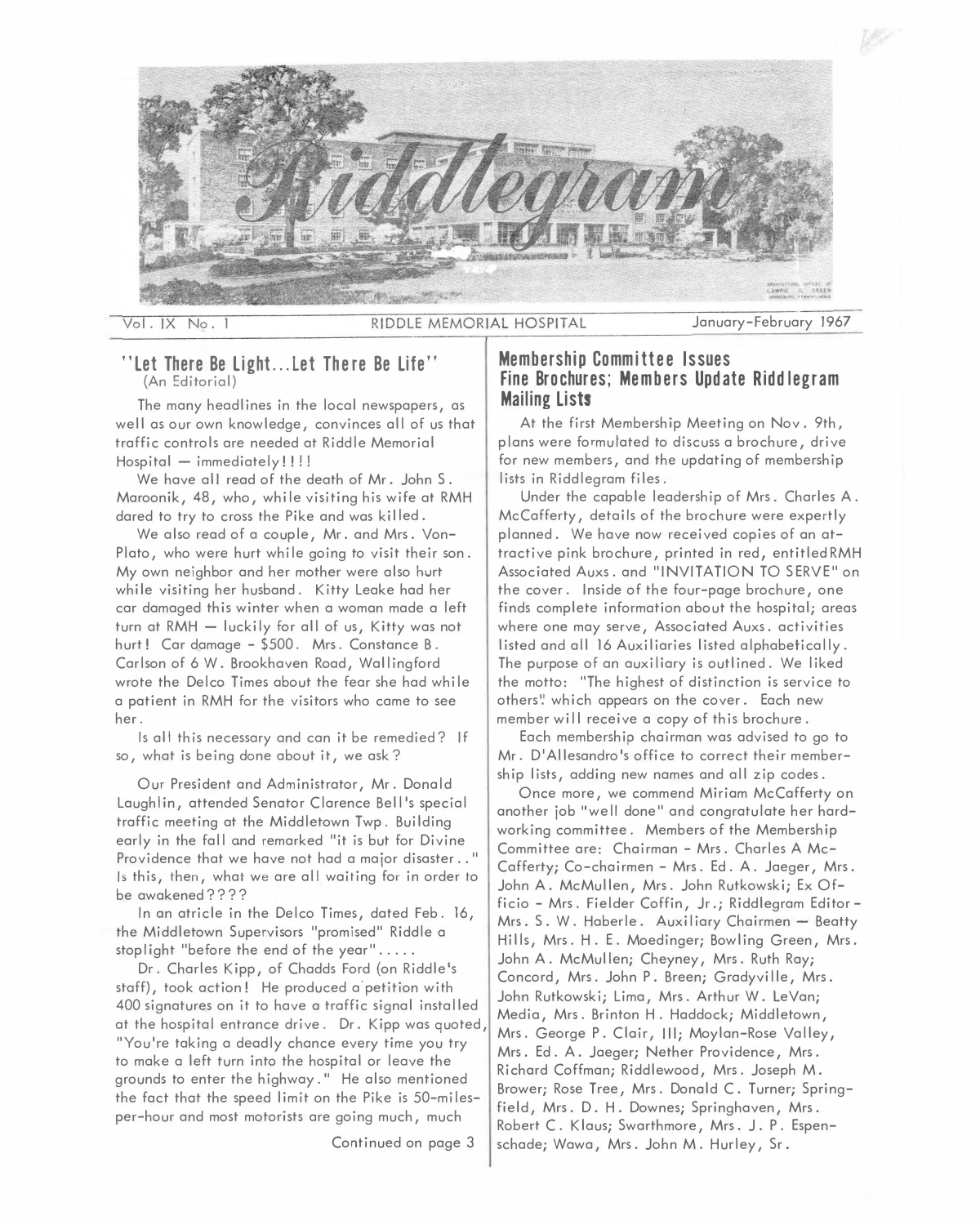# **TREASURER'S REPORT COUNTRY FAIR 1966**

Held on Hospital Grounds - 9/17/66 and evening of 9/16/66

| <b>PROJECT</b>                      | <b>INCOME</b> | <b>EXPENSE</b> | <b>PROFIT</b>          |  |
|-------------------------------------|---------------|----------------|------------------------|--|
| Activities                          | \$1,032.26    | 307.28<br>S.   | \$<br>724.98           |  |
| Around-The-World                    | 442.45        |                | 442.45                 |  |
| Attic                               | 565.50        |                | 565.50                 |  |
| Auction                             | 725.00        | 62.00          | 663.00                 |  |
| Beehive                             | 672.40        | 62.04          | 610.36                 |  |
| Bingo                               | 244.00        | $\sim$         | 244.00                 |  |
| <b>Books</b>                        | 237.22        | 73.95          | 163.27                 |  |
| Cafeteria                           | 314.57        | 52.57          | 262.00                 |  |
| Cake                                | 938.13        | 88.13          | 850.00                 |  |
| Calendars                           | 1,00          |                | 1.00                   |  |
| Candy                               | 412.08        | 225.80         | 186.28                 |  |
| Childrens Games                     | 1,142.81      | 468.03         | 674.78                 |  |
| Childrens Rides                     | 3,494.98      | 2,314.69       | 1,180.29               |  |
| Country Store                       | 563.83        | 125.78         | 438.05                 |  |
| Dinner                              | 444.00        | 76.86          | 367.14                 |  |
| Donations                           | 160.20        |                | 160.20                 |  |
| Garden                              | 450.37        | 140.00         | 310.37                 |  |
| Hoagies                             | 400.30        |                | 400.30                 |  |
| Hot Dogs                            | 732.78        | 325.27         | 407.51                 |  |
| Men's Games                         | 362.65        | 15.75          | 346.90                 |  |
| Parking                             | 1,285.35      |                | 1,285.35               |  |
| Pizza                               | 827.60        | 510.00         | 317.60                 |  |
| Programs                            | 6,761.50      | 2,450.52       | 4,310.98               |  |
| Soft Drinks                         | 919.13        | 283.40         | 635.73                 |  |
| Village Gift Shoppe                 | 761.72        | 192.16         | 569.56                 |  |
| Chances                             | 9,395.15      | 2,854.75       | 6,540.40               |  |
| Totals                              | \$33,286.98   | \$10,628.98    | \$22,658.00            |  |
| Less Capital Expenses               |               |                | 3, 118.77              |  |
| Total                               |               |                | \$19,539.23            |  |
| Paid to Women's Board               |               |                | 18,800.00              |  |
| Balance in Book & Due Women's Board |               |                | 739.23<br>$\mathsf{S}$ |  |

Respectfully submitted, Deborah Wick, Treas.

# **Lines to The Ladies .....**

It is never too late to affer thanks ... therefore 1 Bea Oas, Rose Anthony, Ed Lockard, Ki tty Leake , Jessica Nolan, the tree trimmers, etc. all rate our heartfelt thanks for imbuing Riddle with the Xmas spirit. .. That Priscilla Wilson .. I saw her three different places volunteering in a matter of a week ... Recept. Desk, Thrift Shop and Snack Bar ... whatta worker!!! It is now 2nd Lt. Tony Watson ... he entered service in October .. Volunteers (262) gave 2917 3/4 hours in Jan ... 268 volunteers gave 2993 hours in Feb.!!! Bought a lovely wine decanter (\$3. 00) and a go-ga bag at our Merry Token Shop at Xmas .. congratulations to Edie Shoemaker on her fine merchandise!!!.... \* \* \* \* \* \*

Because there were not November and December Riddlegrams, much of the news submitted to your Editor is stale ... and would not rate publishing at this late date . . . However, from Swarthmore Aux., the following are proud parents of collegians.... Beth Pinkston, daughter of Mr. and Mrs. John Pinkston, Swarthmore College; John Pinkston, son of Mr. and Mrs. John Pinkston, Graduate School at M.I.T. studying for his PhD...Debornh Torrey, daughter of Mr. and Mrs. J. Stuart Torrey at Centinary College for Women . . . selected for three varios choruses . . . Sandra Albrook, daughter of Mr. and Mrs. John Albrook, at Centinary College for Women, Hackettstown, N.J....Carol Espenschade, d aughter of Mr. and Mrs. Robert Espenshade, Cen-\_ trnary College for Women .....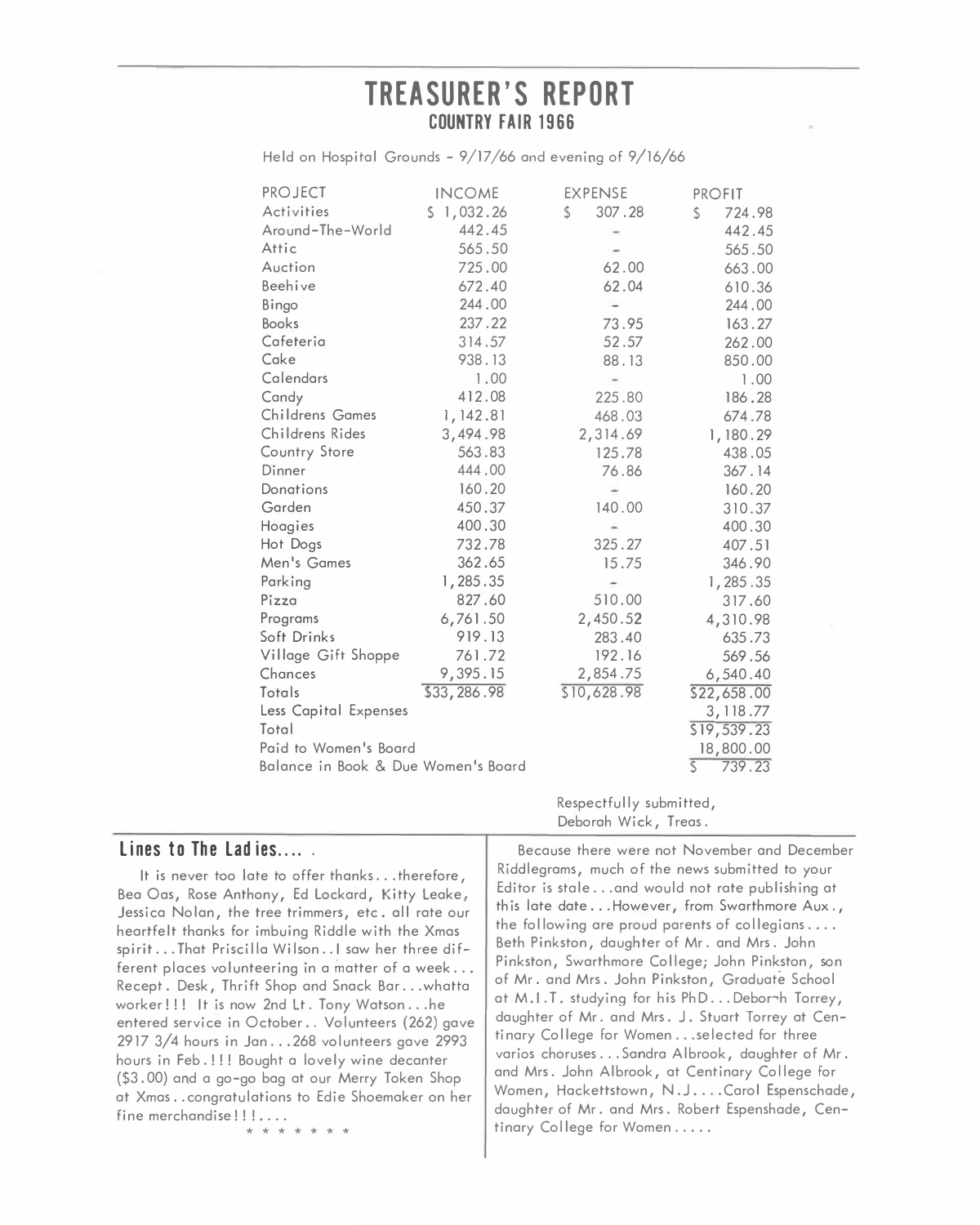# TREASURER'S REPORT - cont'd.

#### **CHANCES**

Posters

Postage

Total

Prize Money

Bonus' to Sellers of Winning Tickets

|                    | Income       |                                | <b>CAPITAL EXPENSES</b> |
|--------------------|--------------|--------------------------------|-------------------------|
| Middletown         | \$813.00     | \$<br>Electrical Work          | 820.14                  |
| Wawa               | 728.50       | Supplies & Material            | 412.19                  |
| Riddlewood         | 723.50       | Name Bars, TV & Pens, Pennants | 288.76                  |
| Rose Tree          | 649.00       | Concession Tent                | 242.80                  |
| Swarthmore         | 632.50       | Flyers                         | 238.50                  |
| Cheyney            | 582.00       | Food for Workers               | 185.68                  |
| Lima               | 575.00       | Pictures, Publicity, Ads       | 185.00                  |
| Beatty Hills       | 515.00       | Chairs & Tables                | 144.00                  |
| Media              | 509.50       | Tent Rental                    | 120.00                  |
| Moylan-Rose Valley | 354.00       | ۰<br>Orchestra                 | 100.00                  |
| Concord            | 348.00       | Posters                        | 87.50                   |
| Springhaven        | 328.50       | Labor & Night Watchman         | 76.50                   |
| Nether Providence  | 300.00       | Sign & Banner Work             | 60.00                   |
| Bowling Green      | 283.50       | Insurance                      | 58.00                   |
| Gradyville         | 185.00       | King & Queen Tickets           | 46.65                   |
| Hospital - Tony    | 90.50        | Truck Rental                   | 46.47                   |
| Springfield        | 87.00        | Stationery & Postage           | 32.94                   |
| Total              | \$7,694.50   | Tombola                        | 24.76                   |
| Grounds Receipts   | 1,700.65     | License                        | 1.00                    |
| Total              | \$9,395.15   | Total                          | \$3,170.89              |
| Less Expense       | 2,854.75     | Less Bank Overage \$2.12       |                         |
| Total              | \$6,540.40   | K & Q Cont. Don. 50.00         | 52.12                   |
|                    |              | Total                          | \$3,118.77              |
| <b>EXPENSE</b>     |              |                                |                         |
| Printing           | 100.00<br>\$ |                                |                         |

Respectfully submitted, Deborah Wick, Treas.

# **Rose Tree Auxiliary Has Unusual Eventsst**

Madison Avenue has a new word - "pizazz!!!" meaning "magic quality". The Rose Tree Auxiliary had "pizazz" when they held a Membership Cocktail Party at Babe's Town House. This was to interest prospective members in joining their most active auxiliary. They made about \$50.00 at the fun event, President Helen Laimbeer reported.

What made the party unusual were the following donations which added much to the fun: 1. \$1.00 Gift Certificate to Thrift Shop - won by Melba Mackey; 2. Dinner for two at the Major Treat -Alice Arata; 3. Free blood typing from R.M.H. Lab. - Barbara Nagle, wife of Dr. Wm. Nagle!; 4. Year's subscription to Riddlegram - Nettie Courtman; 5. Season pass (Wednesday only) to the Russell Case pool - Peg Bausserman; 6. Bridge score pads donated by Merry Token Shop - Erma Scholten.

We congratulate the Rose Treelites on their originality and ingenuity!!!

"LET THERE BE LIGHT.. from page 1 faster than that limit as they roar down Death's Highway.

Of course, there has been much discussion about this matter. Dr. Kipp mailed his petition to Gov. Raymond P. Shafer, State Rep. Matthew Ryan, State Sen. Clyde Dengler, and State Highways Secretary Robert Bartlett.

19.00

35.00

2,700.00

 $52,854.75$ 

.75

Apparently, we are getting some action! I called Mr. Laughlin just before going to press and he advised me that the State Highway people have visited the hospital frequently and he felt that I could assure one and all that something will be done. We can only add to this: "Pray make it very, very soon." We want to serve the sick and injured  $-$  not help to kill them because of traffic conditions outside our lovely institution .......

"Let there be light...let there be life." Alice Dana Haberle